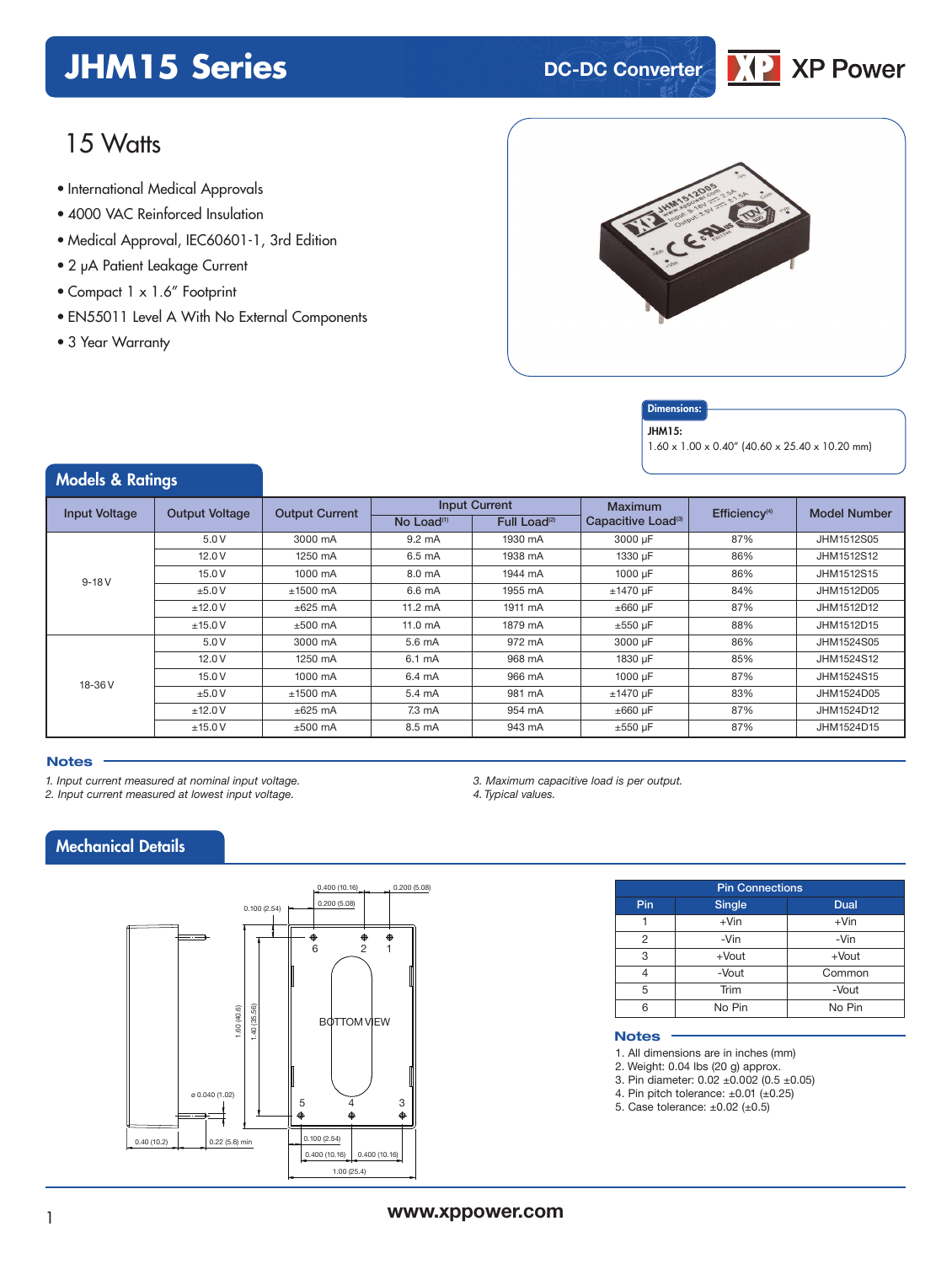# **JHM15 Series**



Input

| Characteristic          | <b>Minimum</b>               | Typical | Maximum       | <b>Units</b> | <b>Notes &amp; Conditions</b> |
|-------------------------|------------------------------|---------|---------------|--------------|-------------------------------|
| Input Voltage Range     | 9                            |         | 18            | <b>VDC</b>   | 12 V nominal                  |
|                         | 18                           |         | 36            | <b>VDC</b>   | 24 V nominal                  |
| Input Current           |                              |         |               |              | See Models and Ratings table  |
| Inrush Current          |                              |         | 20            | A            | at 36 V                       |
| Input Filter            | Pi type                      |         |               |              |                               |
| Patient Leakage Current |                              |         | $\mathcal{P}$ | μA           |                               |
| Undervoltage Lockout    | On at $>8.8$ V. Off $<8.3$ V |         |               | 12 V models  |                               |
|                         | On at >17.5 V. Off <17.0 V   |         |               |              | 24 V models                   |
| Input Surge             |                              |         | 25            | <b>VDC</b>   | 12 V models for 3 s           |
|                         |                              |         | 50            | <b>VDC</b>   | 24 V models for 3 s           |

### **Output**

| Characteristic                  | <b>Minimum</b> | <b>Typical</b> | <b>Maximum</b> | <b>Units</b> | <b>Notes &amp; Conditions</b>                                                                                         |
|---------------------------------|----------------|----------------|----------------|--------------|-----------------------------------------------------------------------------------------------------------------------|
| Output Voltage                  | 5              |                | 15             | V            | See Models and Ratings table                                                                                          |
| Output Voltage Trim             |                |                | ±10            | %            | Via external resistors, see Application Notes                                                                         |
| Initial Set Accuracy            |                |                | ±1             | %            | on V1                                                                                                                 |
|                                 |                |                | ±2             | %            | on V2 of dual output models                                                                                           |
| Minimum Load                    | $\Omega$       |                |                | A            | No minimum load required                                                                                              |
| Start Up Delay                  |                | 5              |                | ms           |                                                                                                                       |
| Start Up Rise Time              |                | 2              |                | ms           |                                                                                                                       |
| Line Regulation                 |                |                | $\pm 0.3$      | %            |                                                                                                                       |
|                                 |                |                | ±2             | %            | 0 - 10% load                                                                                                          |
| Load Regulation                 |                |                | ±1             | %            | 10 - 100% load                                                                                                        |
| <b>Cross Regulation</b>         |                |                | $+4$           | %            | On dual output models with one output set to 50% load and<br>the other varied from 10% to 100% load (D05 20% to 100%) |
| <b>Transient Response</b>       |                |                | 4              | % deviation  | Recovery to within 1% in <500 µs for a 50% load change<br>at $0.25$ A/ $\mu$ s rate                                   |
| Ripple & Noise                  |                |                |                | % pk-pk      | 20 MHz bandwidth                                                                                                      |
| <b>Short Circuit Protection</b> |                |                |                |              | Trip & Restart (hiccup mode), auto recovery                                                                           |
| Overload Protection             | 120            |                | 200            | %            | Trip & Restart (hiccup mode)                                                                                          |
| Overvoltage Protection          | 115            |                | 140            | %            | Non latching, auto recovery                                                                                           |
| <b>Temperature Coefficient</b>  |                |                | 0.03           | $\%$ /°C     |                                                                                                                       |

### **General**

| Characteristic              | <b>Minimum</b> | <b>Typical</b> | <b>Maximum</b> | <b>Units</b> | <b>Notes &amp; Conditions</b>                                                                                                                                       |
|-----------------------------|----------------|----------------|----------------|--------------|---------------------------------------------------------------------------------------------------------------------------------------------------------------------|
| Efficiency                  |                | 86             |                | %            | See Models and Ratings table                                                                                                                                        |
| <b>Isolation</b>            |                |                | 4000           | <b>VAC</b>   | For 1 min. Double/reinforced with a working voltage of 250<br>VAC. Meets 2 x MOPP per 3rd edition of IEC60601-1 5000<br>VAC for 10 ms in accordance with IEC60664-1 |
| Input to Output Capacitance |                |                | 20             | рF           |                                                                                                                                                                     |
| <b>Switching Frequency</b>  |                | 250            |                | kHz          |                                                                                                                                                                     |
| Power Density               |                |                | 23             | $W/in^3$     |                                                                                                                                                                     |
| Mean Time Between Failure   |                | >1             |                | <b>MHrs</b>  | MIL-HDBK-217F, +25 °C GB                                                                                                                                            |
| Weight                      |                | 0.04(20.0)     |                | Ib(g)        |                                                                                                                                                                     |

### **Environmental**

| Characteristic               | <b>Minimum</b>                                                                                             | <b>Typical</b> | <b>Maximum</b> | <b>Units</b> | <b>Notes &amp; Conditions</b>                                                              |  |
|------------------------------|------------------------------------------------------------------------------------------------------------|----------------|----------------|--------------|--------------------------------------------------------------------------------------------|--|
| <b>Operating Temperature</b> | $-40$                                                                                                      |                | $+80$          | °C           | See derating curve                                                                         |  |
| Storage Temperature          | $-55$                                                                                                      |                | $+100$         | °C           |                                                                                            |  |
| Case Temperature             |                                                                                                            |                | $+100$         | °C           |                                                                                            |  |
| Humidity                     |                                                                                                            |                | 90             | %RH          | Non-condensing                                                                             |  |
| Cooling                      |                                                                                                            |                |                |              | Natural convection                                                                         |  |
| Shock                        | ±3 shocks in each plane, total 18 shocks of 30 g : 11 ms halfsine. Conforms to EN60068-2-27 & EN60068-2-47 |                |                |              |                                                                                            |  |
| Vibration                    |                                                                                                            |                |                |              | 10-500 Hz at 2 q sweep and endurance at resonance in all 3 planes. Conforms to EN60068-2-6 |  |